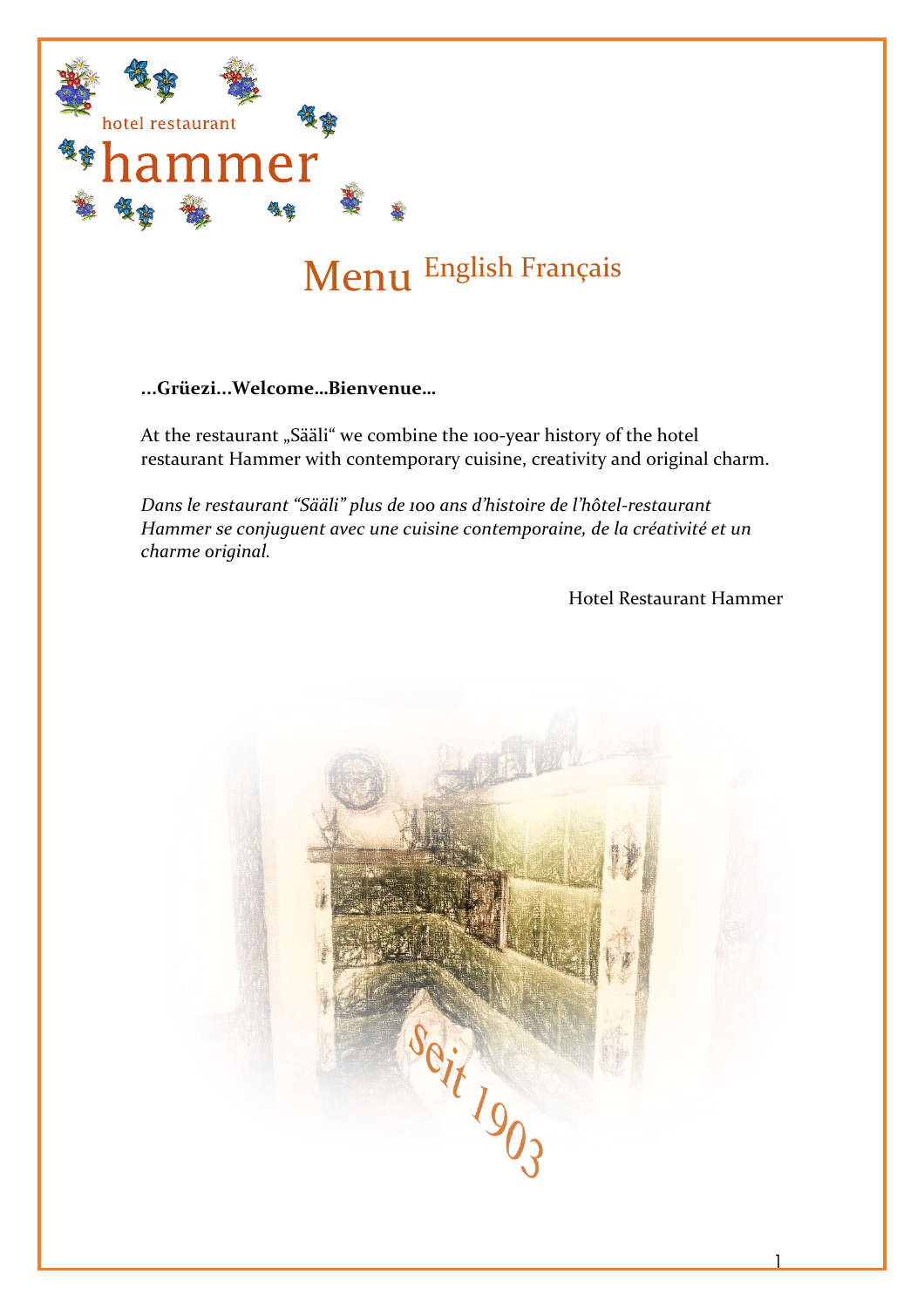

**Garden salad with herbs |** *Salade mêlée aux herbes du jardin*  $9^\mathsf{CHF}$ 

**Tomato cream soup with mango ice cream** *Soupe aux tomates et glace à la mangue*  $12$  CHF

**Beef tartare classic, spicy or mild with toast and butter** *Tartare de bœuf classique, épicé ou doux, pain grillé et du beurre* 25 CHF 70 g **|** 39 CHF 140 g

**Gratinated artichoke with seared scallops and courgette-pesto** *Gratin d'artichauts aux coquilles Saint Jacques sautés et pesto aux courgettes*  $24$ <sup>CHF</sup>

**Avocado guacamole with pita bread and crunchy vegetables** *Mousse d'avocat au pain pita et légumes croquants* 18 CHF

**Mediterranean vegetable soufflé with fondue sauce** Soufflé aux légumes méditerranéens et sauce fondue 18 CHF

**Buffalo mozzarella with cherry tomatoes, basil oil and balsamic pearls** Mozzarella de bufflonne et tomates cerise, huile basilic et perles balsamiques  $18$  CHF

Ø

**Cold plate with Grisons Salsiz and organic alpine cheese** *Plaque froide de Salsiz des Grisons et fromage d'alpage bio*  $24$ <sup>CHF</sup>

 $\sigma$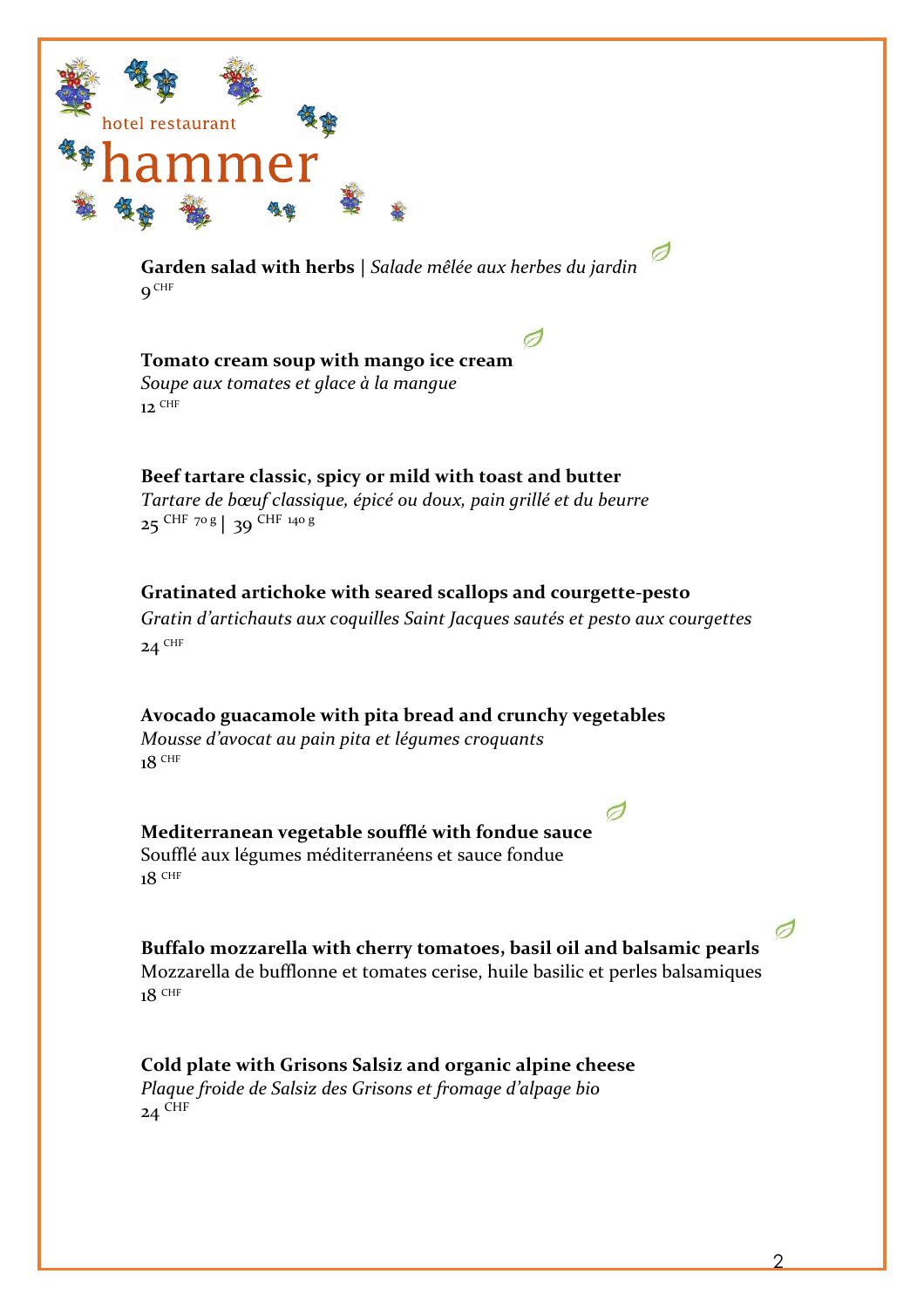

**Gnocchi with courgette pesto and Gorgonzola cheese** *Gnocchis au pesto de courgettes et Gorgonzola*  $28$  CHF

**Ricotta and spinach ravioli with sage sauce** *Raviolis d'épinards au ricotta et sauce à la sauge*  $28$ <sup>CHF</sup>

**Baked eggplant Parmigiana with cherry tomatoes and Gruyère sauce** *Parmigiana d'aubergine aux tomates cerise et sauce à la gruyère*  $29$ <sup>CHF</sup>

**Wheat and vegetable bowl with fried radicchio and yogurt sauce** *Bol de blé et de légumes, cicorino frit et sauce yaourt*  $29$ <sup>CHF</sup>

**Hammer Cordon Bleu** (CH) **Pork cordon bleu with raclette cheese, bacon, vegetables and French fries** *Cordon bleu de porc au fromage, jambon, légumes et pommes frites* 38 CHF

**Grilled char fillet from Eigenthal with sauce tartar vegetables and wheat** *Filet d'omble d'Eigenthal grillé, sauce tartare, légumes et blé* 38 CHF

**Sirloin steak with red wine jus, vegetables and mashed potatoes** *Entrecôte de bœuf grillée au jus, légumes et purée de pommes de terre*  $46$  CHF

**Fondue classic (from 2 people) with bread, apple and schnapps** *Fondue classique (à partir de 2 personnes) pain rustique, pomme et schnaps cerise*  $29$ <sup>CHF</sup>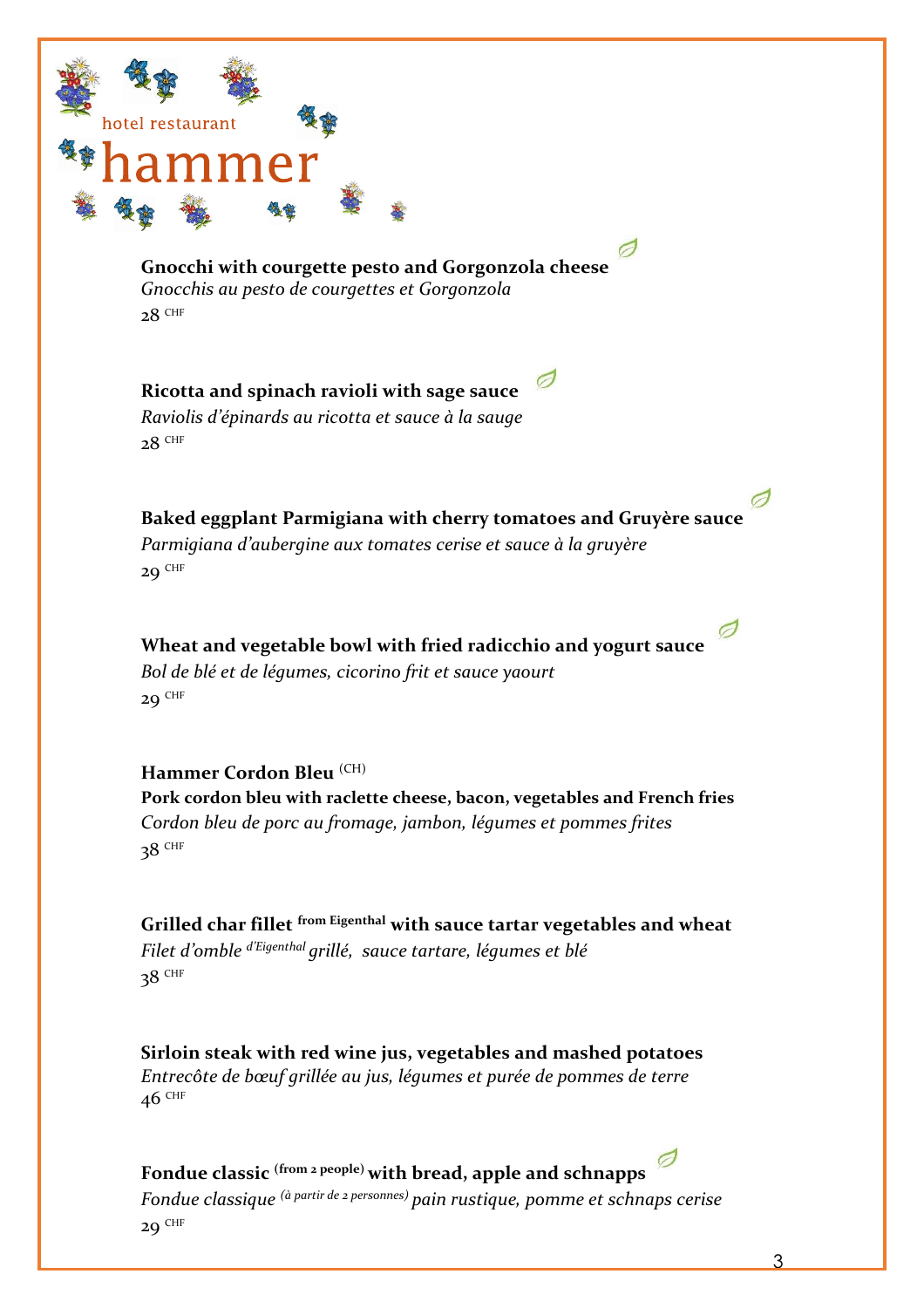

**Kids menu |** *menu pour enfants*

### **Jungle Schnippo**

**Chicken schnitzel with French fries |** *Escalope de poulet et pommes frites* 15 <sup>CHF</sup>

**Chicken Nuggets with French fries |** *Nuggets de poulet et pommes frites* 15 CHF

**Pasta with tomato sauce |** *Pasta à la sauce tomate* 14 CHF

**Portion of French fries |** *Portion pommes frites* 9 CHF

*…………………………………………………………………………………………………………………………*

Ø

**Dino Cup Vanilla ice cream with chocolate sauce in the collection cup**  *Crème glacée à la vanille et sauce au chocolat dans la tasse* 6.50 CHF

**Twitty Panna-ice cream** *Panna glace* 5.50 CHF

**Winnetou popsicle |** *Glacé Winnetou* 3 CHF

**Stracciatella Cornet cone |** *Cornet Stracciatella* 4 CHF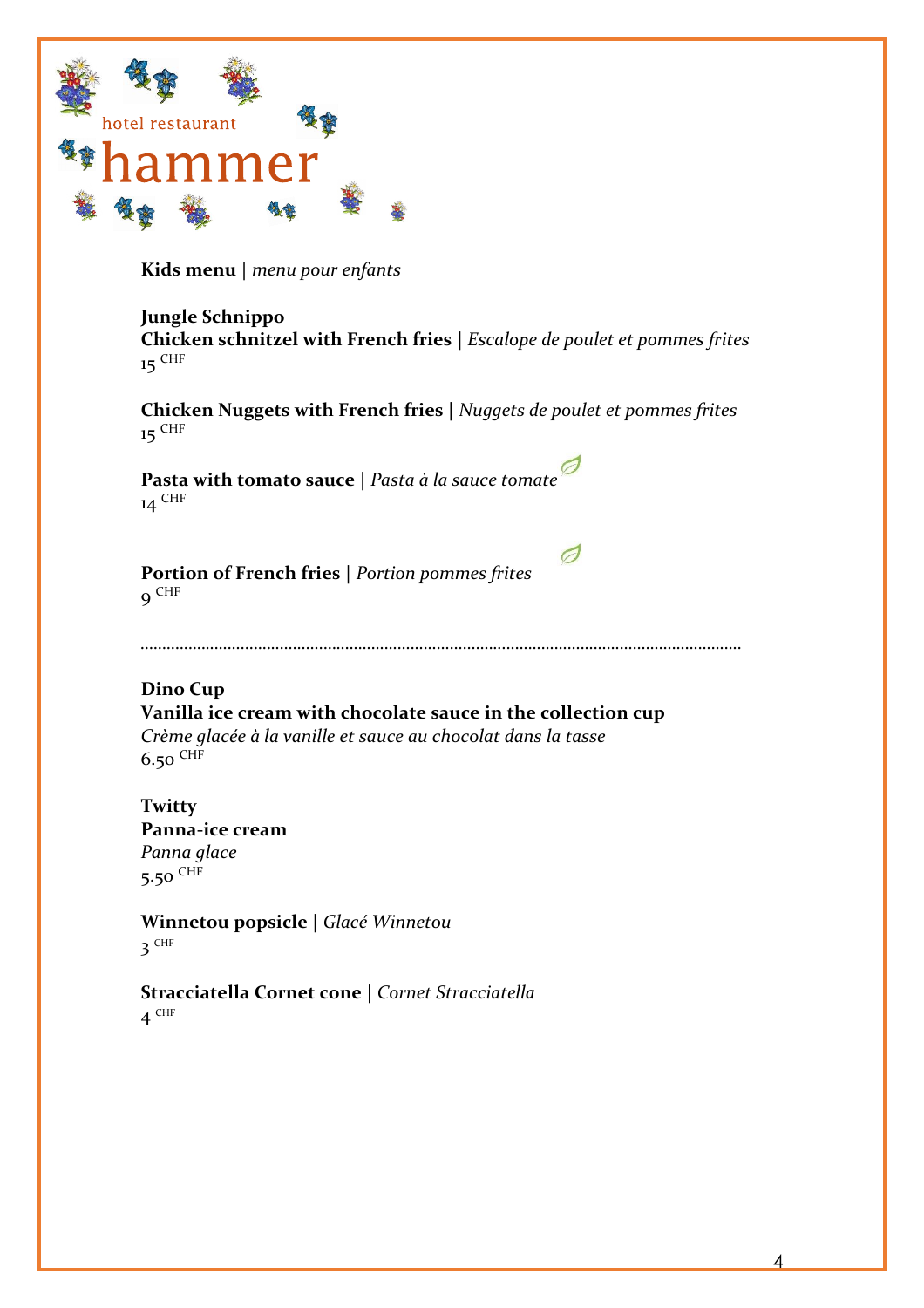

 $\mathbf{u}$  CHF

**Panna cotta with mint, wild berries and crumble** *Panna cotta aux menthes, baies et croquantes*

### **Chocolate cake with pear sorbet**

*Gâteau au chocolat et sorbet à la poire*  $_{12}$  CHF

**Sundae Hammer |** *Coupe Hammer* **Tipsy plums with whiskey ice cream, meringue and whipped cream** *Prunes ivres, glace au whisky, meringue et chantilly*  $12$  CHF  $/$  9 CHF

**Sundae Denmark |** *Coupe Danemark* **With vanilla ice cream and chocolate sauce** *Glace à la vanille et sauce au chocolat*  $12$  CHF  $/$  Q CHF

**Ice coffee |** *Café glacé* **Mocca ice cream with espresso** *Mocha glace à l'espresso*  $12$  CHF  $/$  9 CHF

**Sundae Sennä Bueb |** *Coupe Sennä Bueb* **Vanilla ice cream, hazelnut ice cream and Appenzeller cream liqueur** *Glace vanille, glace noisette et liqueur de crème Appenzeller* 14 CHF / 10 CHF

**Sundae Alpöhi |** *Coupe Alpöhi* **Yoghurt ice cream, yoghurt and alpine herbs** *Glace au yaourt, yaourt naturel et herbes alpines* 12 <sup>CHF</sup> / 9 <sup>CHF</sup>

**Ice cream |** *Crème glacée* **Vanilla, strawberry, Chocolate, Whiskey, mocha, caramel, hazelnut, yoghurt**  *Chocolat, vanille, fraise, moka, caramel, whiskey, noisette, yaourt* 3.50 CHF

**Sorbet Pear, mango, grapefruit, plum |** *poire, mangue, pamplemousse, prune* 3.50  $CHF$ 

# esser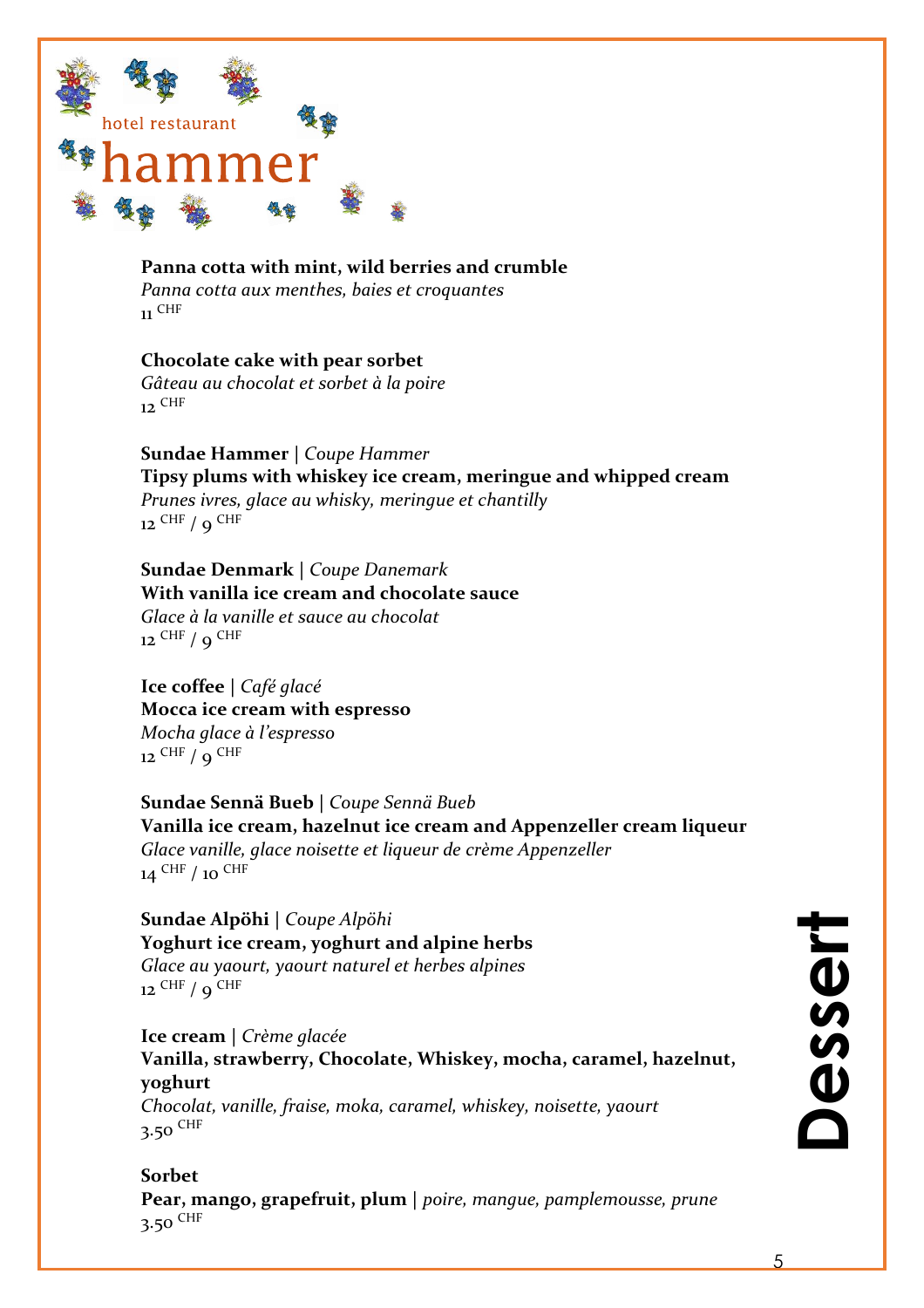

| <b>Mineral</b>                    | CL              | <b>CHF</b> |
|-----------------------------------|-----------------|------------|
| Vivi Kola   Vivi Kola Zero        | 33              | 5.50       |
| Zitrone & Ingwer Bio Soda         | 33 <sup>2</sup> | 6          |
| Blutorangen & Ingwer Bio Soda     | 33 <sup>2</sup> | 6          |
| Rivella Blau   Rivella Rot        | 33 <sup>2</sup> | 5          |
| Apfelschorle Ramseier             | 33 <sup>2</sup> | 5          |
| Suure Moscht Ramseier trüb        | 49              | 6          |
| Suure Moscht Ramseier Alkoholfrei | 49              | 6          |
| <b>Sauser Rimuss</b>              | 49              | 7          |
| Schweppes Tonic   Bitter Lemon    | 20              | 5          |
| Huus-Tee                          | 30              | 5          |
| Huus-Tee                          | 50              | 7          |
| <b>Elmer Citro</b>                | 33              | 5          |
| Beckenrieder Orangenmost          | 30              | 5          |
| Beckenrieder Orangenmost          | 50              | 6          |
| Orangensaft                       | 20              | 5          |
| Quellwasser Nature                | 30              | 3.50       |
| Quellwasser Nature                | 50              | 5          |
| Quellwasser Nature                | 100             | 7          |
| Quellwasser mit Kohlensäure       | 30              | 3.50       |
| Quellwasser mit Kohlensäure       | 50              | 5          |
| Quellwasser mit Kohlensäure       | 100             | 7          |
| «Appenzeller Bier»                |                 |            |
| Herrgöttli Quöllfrisch Lager hell | 20              | 3          |
| Stange Quöllfrisch Lager hell     | 30              | 4.50       |
| Chöbu Quöllfrisch Lager hell      | 50              | 7          |
| Mass Quöllfrisch Lager hell       | 100             | 14         |
| Quöllfrisch Naturtrüb             | 50              | 7.50       |
| Sonnwendig ohne Alkohol           | 33              | 5          |
| Schwarzer Kristall                | 33              | 5          |
| Weizenbier                        | 50              | 6          |
| <b>IPA-India Pale Ale</b>         | 33              | 7          |
| «Kaffee & Tee»                    |                 |            |
| Kaffee Crème   Espresso           |                 | 4.50       |
| Doppelter Espresso                |                 | 5.50       |
| Schale                            |                 | 5          |
| Cappuccino                        |                 | 5          |
| Latte Macchiato                   |                 | 5          |
| Teeauswahl                        |                 | 5          |